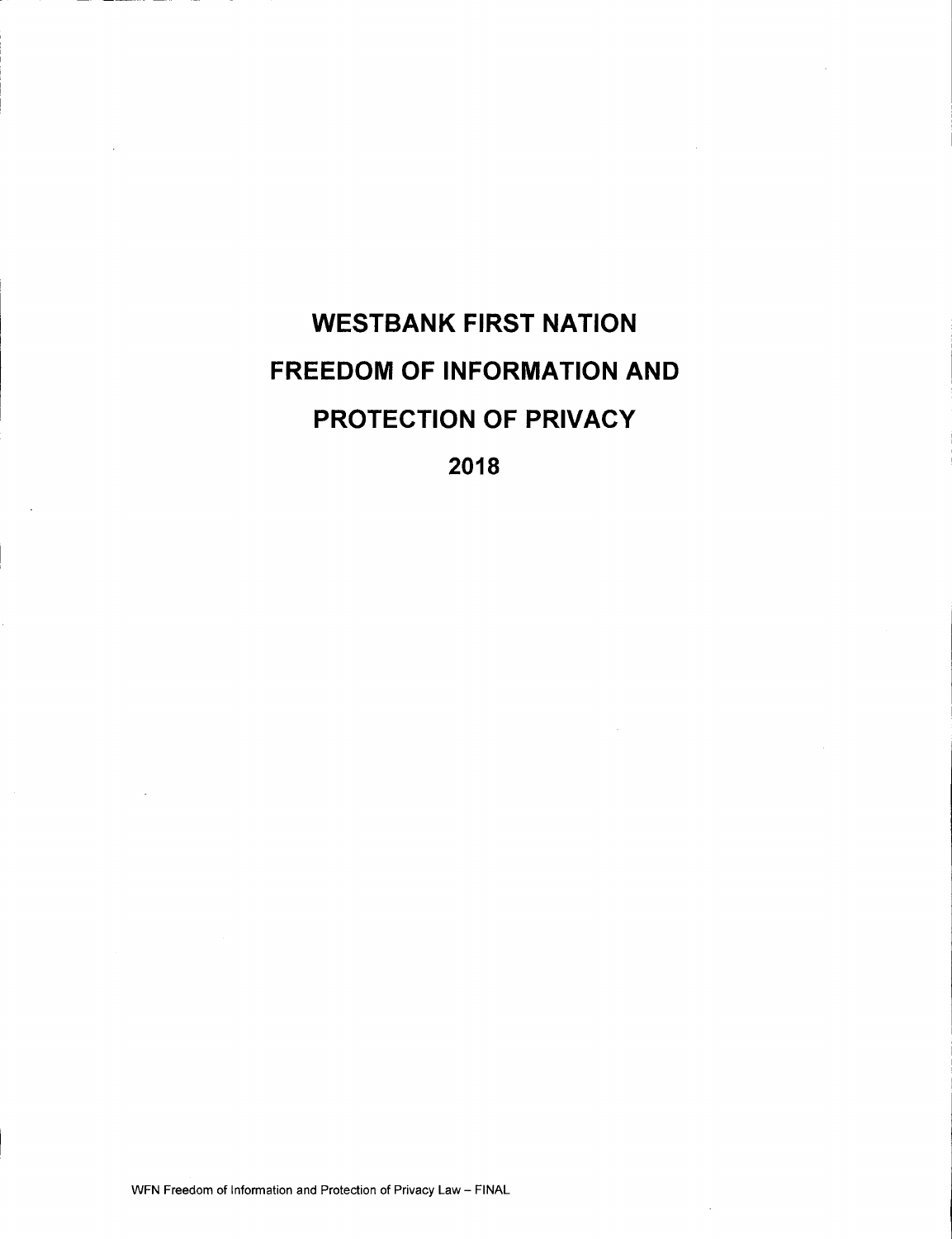# WESTBANK FIRST NATION FREEDOM OF INFORMATION AND PROTECTION OF PRIVACY LAW NO. 2018

WHEREAS Westbank First Nation deems it advisable and in its best interests to enact a Law to provide reasonable access to Qualifying Persons, to information held by Westbank First Nation; and

WHEREAS Westbank First Nation further deems it advisable and in its best interests to enact a Law to protect the privacy of any individual whose personal information is held by Westbank First Nation;

NOW THEREFORE Westbank First Nation Council enacts the following law:

# PART I — INTRODUCTORY PROVISIONS

#### 1. TITLE

1.1 This Law may be cited for all purposes as the "WFN Freedom of Information and Protection of Privacy Law No. 2018".

## 2. DEFINITIONS

2.1 In this Law, unless the context otherwise requires:

"Adjudicator" means a person appointed under section 5.1 of the WFN Dispute Adjudication Law No. 2008-01:

Adjudicator Review" means the review process established under the WFN Dispute Adjudication Law No. 2008-01;

Contact Information" means information to enable an individual to be contacted and includes the name, position name or title, business telephone number, business address, business email or business fax number of that individual;

Frivolous" means not having any serious purpose of value;

"Law Enforcement" means policing, investigations that lead or could lead to a penalty or sanction being imposed under an enactment, or proceedings that lead or could lead to a penalty or a sanction being imposed under an enactment;

"Member" means a person registered on the Membership Roll under Part III of the Westbank First Nation Constitution.

Personal Information" means recorded information about an identifiable individual other than Contact Information;

Privacy Officer" means <sup>a</sup> person appointed by Council resolution, upon the recommendation of the Director of Operations, to monitor the administration of this Law;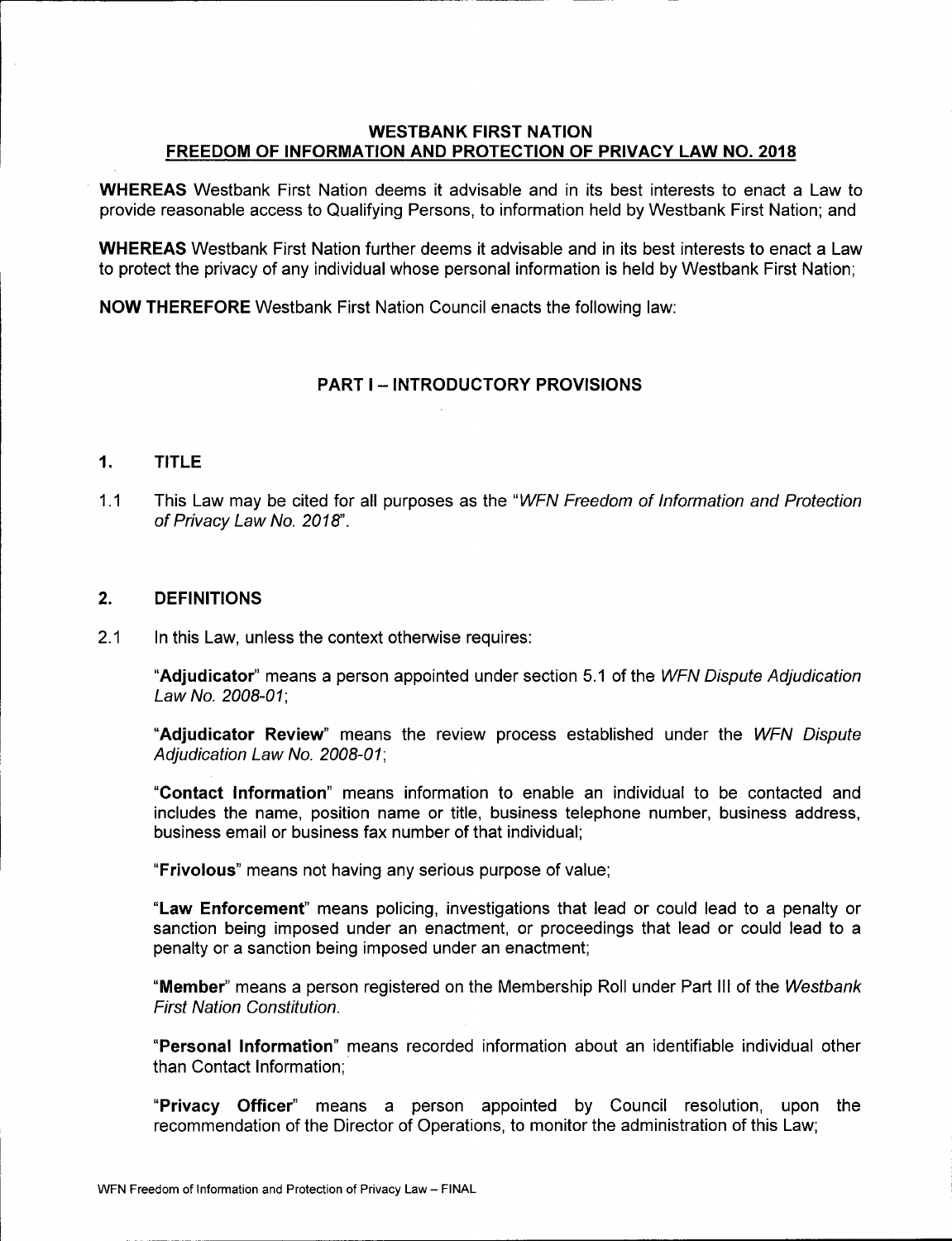Qualifying Person" means a person of at least eighteen ( 18) years of age, other than a Member, whom the Privacy Officer determines to be directly and significantly affected by information contained in a Record in the custody or under the control of the Westbank First Nation Government;

Record" includes books, documents, maps, drawings, photographs, letters, electronic mail, vouchers, papers and any other thing on or in which information is recorded or stored by graphic, electronic, mechanical or other means but does not include a computer program or any mechanism that produces records;

Third Party" in relation to a request for access to a Record or for correction of Personal Information, means any person, group of persons or organization other than:

- a) the person who made the request; or
- b) Westbank First Nation;

Vexatious" means causing or tending to cause annoyance, frustration, or worry;

Worker" refers to a person who is a Westbank First Nation employee, volunteer, contractor, client or other visitor, who performs tasks or provides services on behalf of Westbank First Nation;

2. 2 Unless otherwise provided in this Law, words, expressions and rules of construction used in this Law have the same meaning as in the Westbank First Nation Constitution.

#### 3. PURPOSE

- 3.1 Westbank First Nation must be accountable to Members and to Qualifying Persons and protect personal privacy by:
	- a) providing Members and Qualifying Persons with a right of access to Records in the custody or under the control of Westbank First Nation;
	- b) giving individuals a right of access to and a right to request correction of Personal Information about themselves;
	- c) preventing the unauthorized collection, use, retention, disclosure and disposal of Personal Information by the Westbank First Nation; and
	- d) providing for an independent review of the operation of this Law.
- 3.2 Westbank First Nation must ensure that the purpose of this Law is effectively and efficiently achieved at reasonable cost.
- 3.3 This Law supplements, and does not replace, any provisions in other Westbank First Nation enactments that are in place to ensure that Westbank First Nation upholds Westbank First Nation values and the guiding principles set out in the Westbank First Nation Constitution.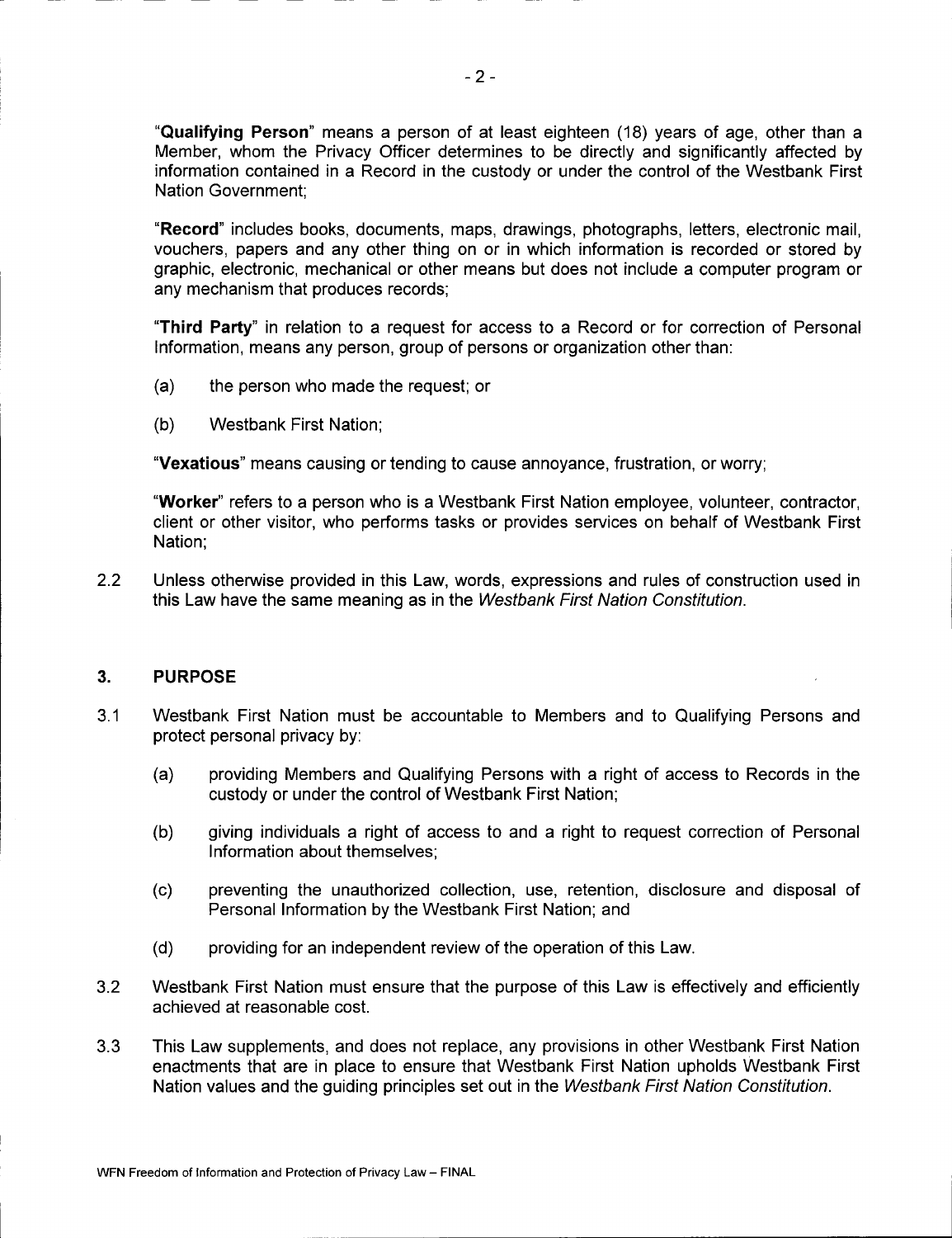# 4. SCOPE

- 4. <sup>1</sup> Subject to sections 5 and 6, this Law applies to all Records in the custody or under the control of Westbank First Nation, but does not apply to any Record that Westbank First Nation makes subject to the freedom of information and protection of privacy enactment of another government by way of written agreement with that government.
- 4.2 This Law does not limit access to Records in the custody or under the control of Westbank First Nation to which Members or the general public has a right of access under another Westbank First Nation enactment.
- 4.3 This Law does not limit the information available by law to a party to a judicial or administrative proceeding under a Westbank First Nation, federal, or provincial enactment or otherwise by law.
- 4.4 This Law does not restrict Westbank First Nation from providing access to information, other than Personal Information, which Westbank First Nation decides to make available to the general public.
- 4.5 This Law does not apply to the following:
	- a) a Record in judicial or adjudicative proceedings;
	- b) a personal note, communication, or draft decision of a person acting in a judicial or adjudicative capacity;
	- c) a Record that is created by or for, or is in the custody or under the control of an officer, director, or member of Council, and that relates to the exercise of that individual's functions under Westbank First Nation Law;
	- d) a Record of a question that is to be used on an examination or test;
	- e) a Record containing teaching materials or research information of employees within an educational body;
	- f) <sup>a</sup> Record relating to <sup>a</sup> prosecution if all proceedings in respect of the prosecution have not been completed.

# PART 2 — FREEDOM OF INFORMATION

# 5. INFORMATION RIGHTS AND HOW TO EXERCISE THEM

- 5. <sup>1</sup> A Member or Qualifying Person who makes a request under section 6 has a right of access to any Record in the custody or under the control of Westbank First Nation, including a Record containing Personal Information about the requestor.
- 5.2 For the purposes of section 5.1, the Privacy Officer may determine who is a Qualifying Person.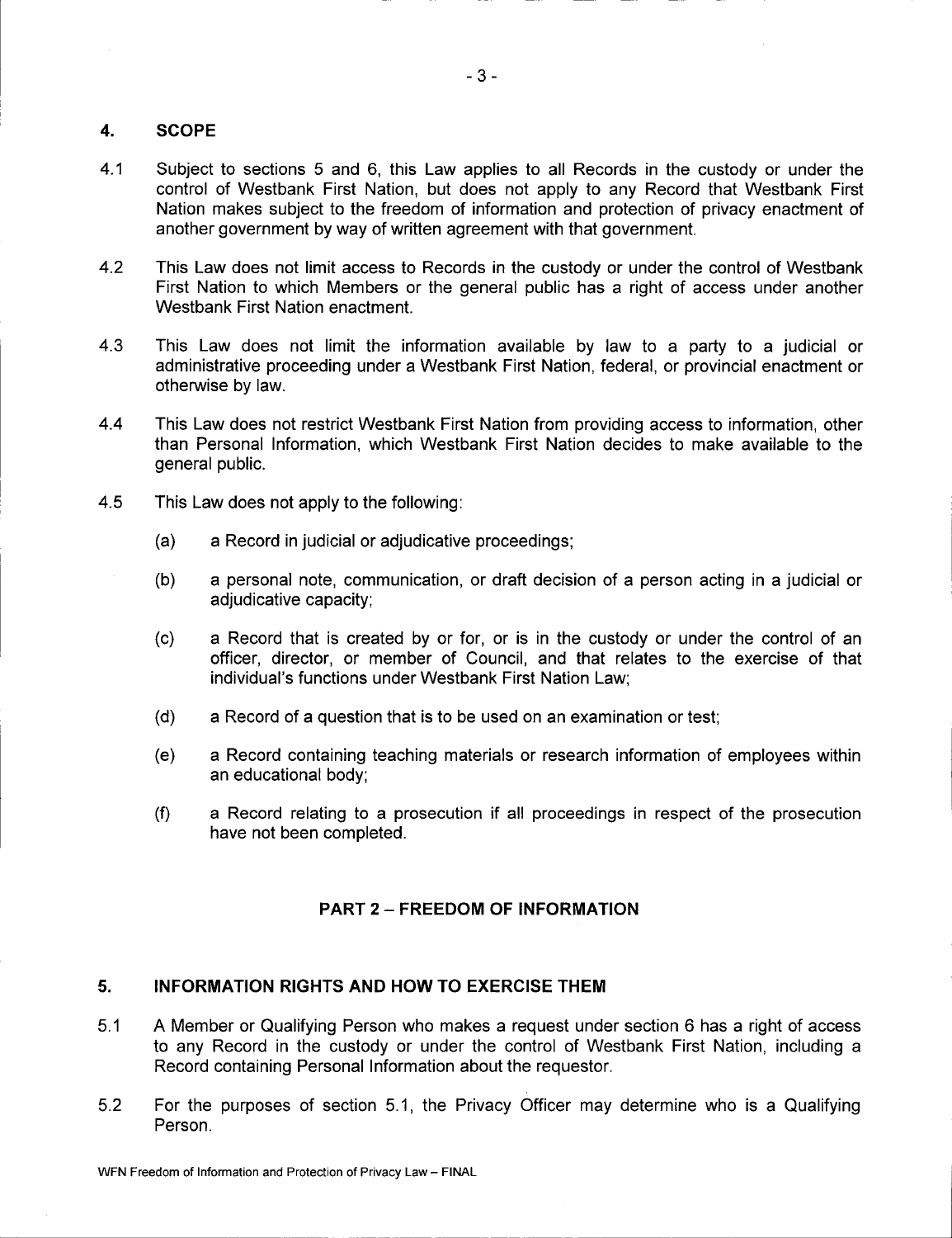- 5.3 The right of access to a Record does not extend to information excepted from disclosure under section 13, but if that information can reasonably be severed from a Record a requestor has the right of access to the remainder of the Record.
- 5. 4 The right of access to a Record is subject to the payment of any fee that may be required by regulation or policy under section 33.

# 6. HOW TO MAKE A REQUEST

- 6.1 To obtain access to a Record, a requestor must make a written request to the Privacy Officer and provide in that request:
	- a) sufficient detail to enable the Privacy Officer with a reasonable effort, to identify the Record sought; and
	- (b) written proof of the requestor's authority to make the request, if the requestor is acting on behalf of another person, in accordance with the regulation or policy.
- 6.2 The requestor may ask for a copy of the Record or ask to examine the Record.

# 7. DUTY TO ASSIST REQUESTORS

- 7.1 The Privacy Officer must make reasonable effort to assist requestors and to respond without delay to each requestor openly, accurately, and completely.
- 7.2 The Privacy Officer must create a Record for a requestor if:
	- a) the Record can be created from a computer Record in the custody or under the control of Westbank First Nation, using its customary computer hardware, software, and technical expertise; and
	- b) creating the Record would not unreasonably interfere with the operations of the Westbank First Nation.

#### 8. TIME LIMIT FOR RESPONSE

- 8.1 The Privacy Officer must respond not later than forty five (45) days after receiving a request described in section 6.
- 8.2 The Privacy Officer is not required to comply with section 8.1 if the time limit for providing a response is extended under section 11.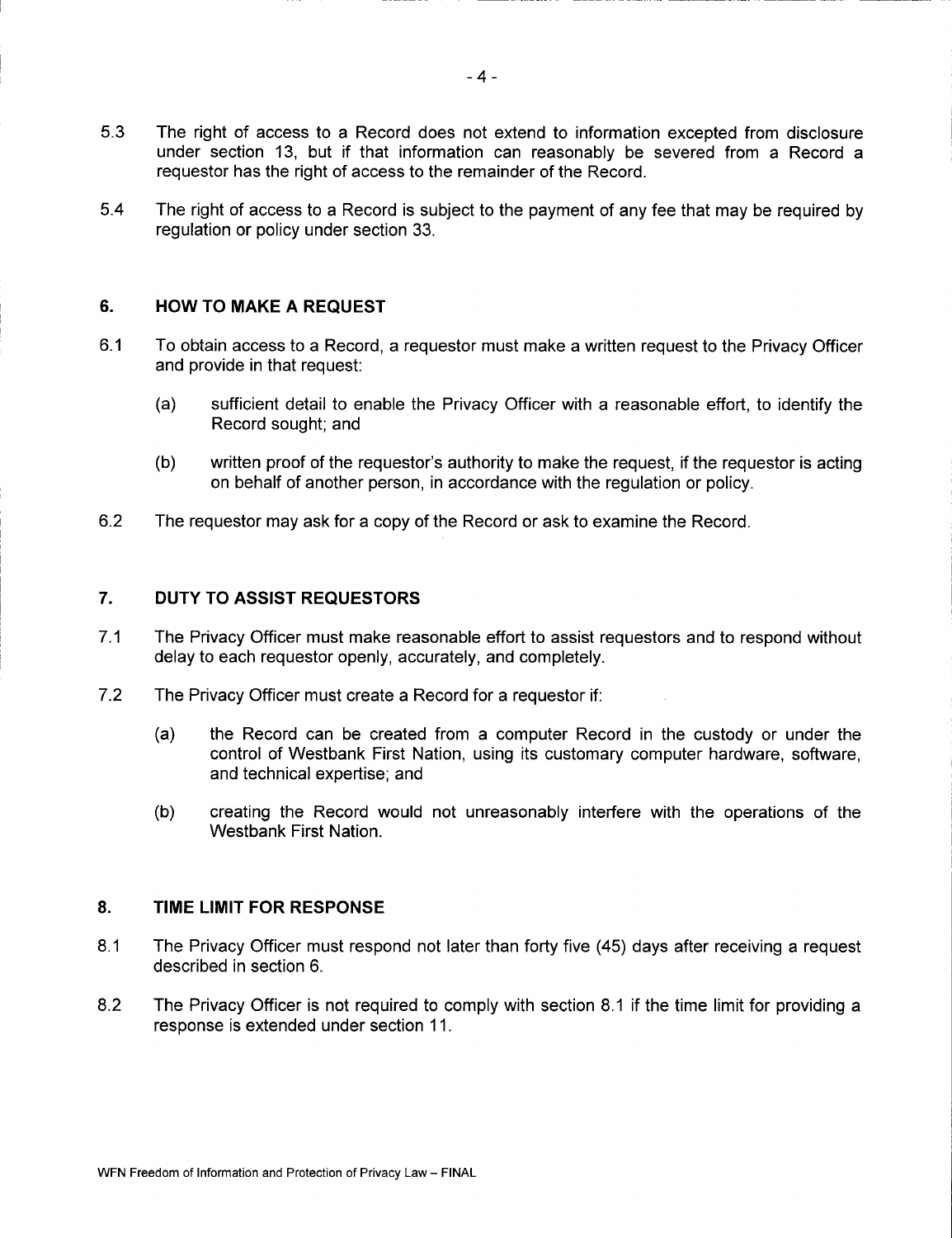# 9. CONTENTS OF RESPONSE

- 9.1 In a response under section 7, the Privacy Officer must tell the requestor:
	- a) whether the Record exists;
	- b) whether or not the requestor is entitled to access the Record or to part of the Record;
	- c) if the requestor is entitled to access, where, when and how access will be given; and
	- d) if access to the Record or to part of the Record is refused:
		- i) the reasons for the refusal and the provision of this Law on which the refusal is based, and
		- (ii) that the requestor may ask for a review under section 27.
- 9.2 Despite section  $9.1(d)(i)$ , the Privacy Officer may refuse in their response to a request, to confirm or deny the existence of a Record containing:
	- (a) information described in section  $13.1(c)$ ; or
	- b) Personal Information of a Third Party if disclosure of the existence of the information would be an unreasonable invasion of that Third Party's personal privacy.
- 9.3 If a Record referred to in section 9.1(a) does not exist, the Privacy Officer must confirm to the requestor that the requested Record does not exist.

## 10. HOW ACCESS WILL BE GIVEN

- 10.1 If a requestor is advised under section 9.1 that access will be given, the Privacy Officer must comply with section 10.2 or 10.3 of this section, as applicable.
- 10.2 If the requestor has asked for a copy of a Record under section 6.2 and the Record can reasonably be reproduced:
	- a) a copy of that Record or part of it must be provided with the response; or
	- b) the requestor must be given reasons for the delay in providing the Record.
- 10.3 If the requestor has asked to examine a Record under section 6.2, or if the Record cannot reasonably be reproduced, the requestor must:
	- a) be permitted to examine that Record or part of it; or
	- b) be given access in accordance with the regulation or policy, including any regulation or policy regarding photocopying fees.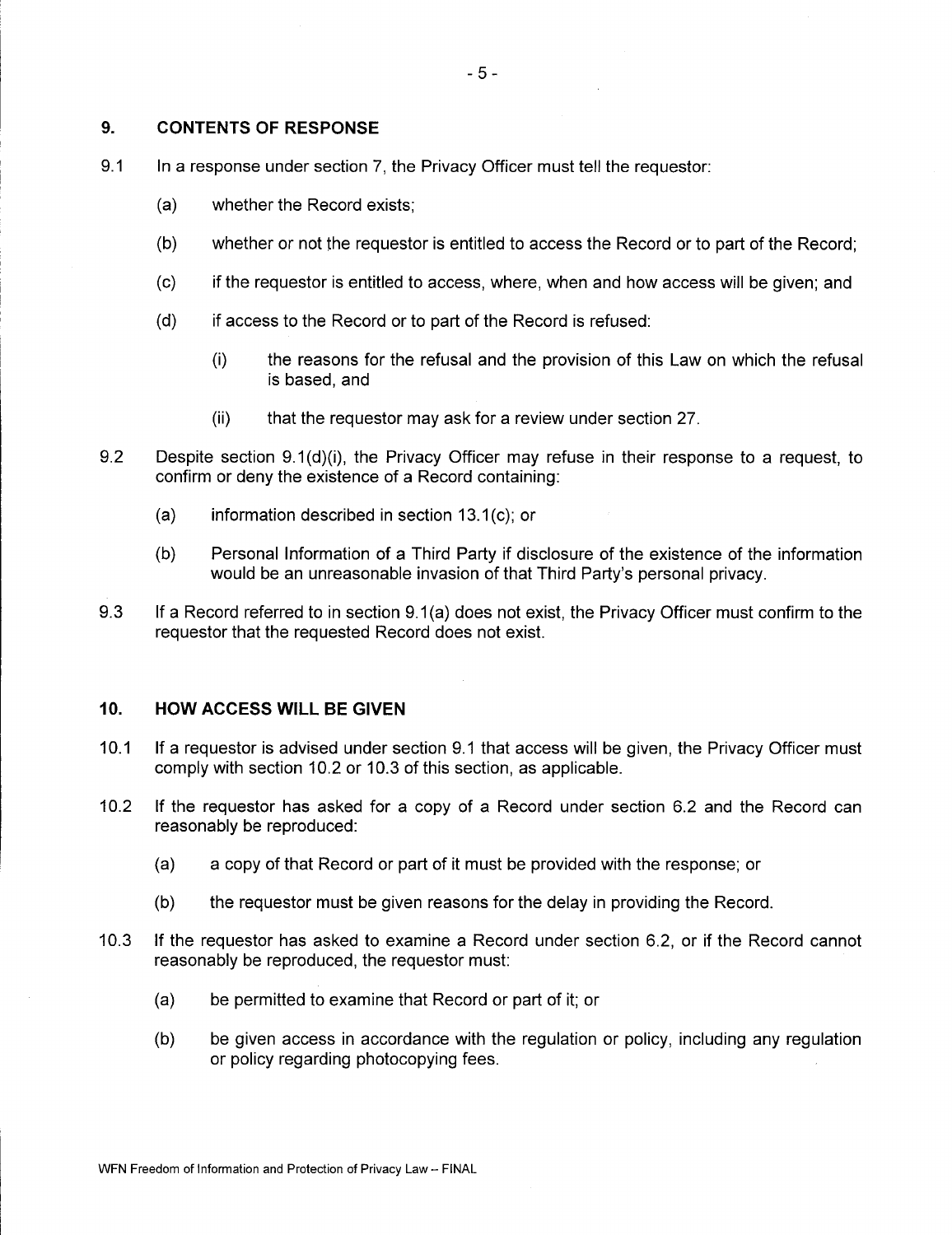# 11. EXTENDING THE TIME LIMIT FOR RESPONSE

- 11.1 The Privacy Officer may extend the time for responding to a request for an additional forty five (45) days, if one (1) or more of the following apply:
	- a) the requestor does not give enough detail to enable the Privacy Officer to identity a requested Record;
	- b) a large number of Records are requested or must be searched and meeting the time limit would unreasonably interfere with the operations of Westbank First Nation; or
	- c) more time is needed to consult with a Third Party before the Privacy Officer can decide whether or not to give the requestor access to a requested Record.
- 11.2 In addition to the authority under section 11.1, the Privacy Officer may extend the time for a reasonable period for responding to a request as follows:
	- (a) if one (1) or more of the circumstances described in section 11.1 apply, for a period permitted under that subsection;
	- b) if the Privacy Officer otherwise considers that it is fair and reasonable to do so.
- 11.3 If the time for responding to a request is extended under this section, the Privacy Officer must:
	- a) tell the requestor the reason for the extension and when a response can be expected; and
	- b) notify the requestor that they may apply for an Adjudicator Review of the extension.

## 12. ROUTINE DISCLOSURE OF RECORDS

12.1 The Privacy Officer must make every effort to regularly post on a website information generated by Westbank First Nation that would be available, if requested, under this Law or that contains records that have been disclosed under this Law and that could reasonably be expected to be of interest to the general public.

## 13. EXCEPTIONS

- 13.1 Subject to section 13.2, the Privacy Officer may refuse to disclose information to a requestor if that disclosure could reasonably be expected to:
	- a) divulge the substance of deliberations of Council;
	- b) divulge policy advice or recommendations;
	- c) harm a Law Enforcement matter;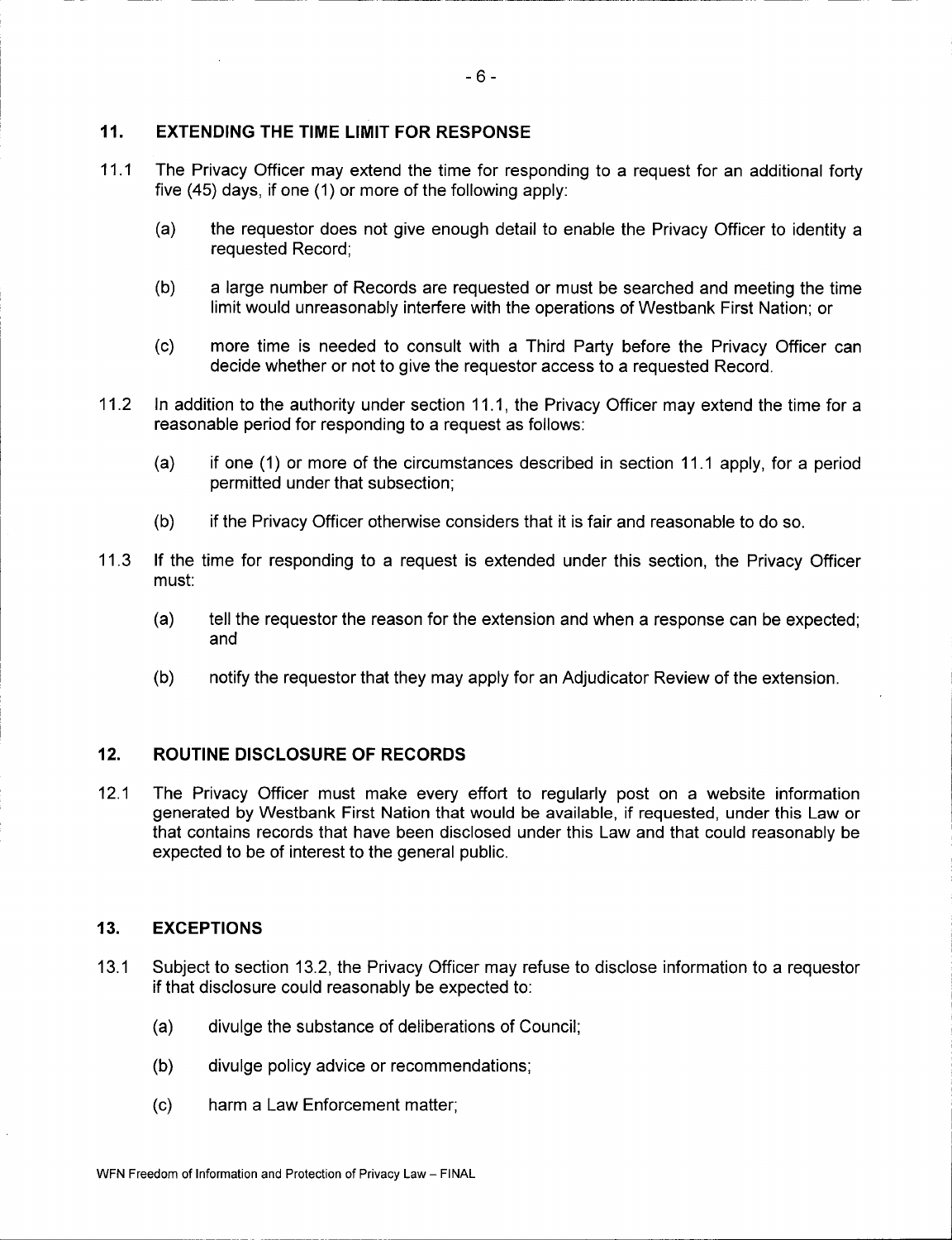- d) disclose information that is subject to solicitor-client privilege;
- e) harm the intergovernmental relations or negotiations of Westbank First Nation;
- f) harm the financial or economic interests of Westbank First Nation;
- g) result in damage to, or interfere with, the conservation of archaeological human remains and burial objects, natural sites, or an endangered, threatened or vulnerable species, subspecies or race of plants, vertebrates or invertebrates, or any other rare or endangered living resources;
- h) harm the spiritual or cultural practices of the Westbank First Nation; or
- i) harm individual or public safety.
- 13.2 The Privacy Officer must refuse to disclose information to a requestor if that disclosure could reasonably be expected to:
	- a) harm the commercial or financial interests of a Third Party; or
	- b) invade a Third Party's personal privacy.

#### 14. INFORMATION MUST BE DISCLOSED IF IN THE PUBLIC INTEREST

- 14.1 Whether or not a request for access is made, the Privacy Officer must, without delay, disclose to the public, to an affected group of people, or to a requestor, information:
	- a) about a risk of significant harm to the environment or to public health or safety; or
	- b) the disclosure of which is, for any other reason, clearly in the public interest.
- 14.2 Section 14.1 applies despite any other provision of this Law.
- 14. 3 Before disclosing information under section 14. 1, the Privacy Officer must, if feasible, notify:
	- a) any Third Party to whom the information relates; and
	- b) Council.
- 14.4 If it is not feasible to comply with section 14.3, the Privacy Officer must send a notice of disclosure in the form prescribed by regulation or policy:
	- a) to the last known method of contact of the Third Party; and
	- b) to Council.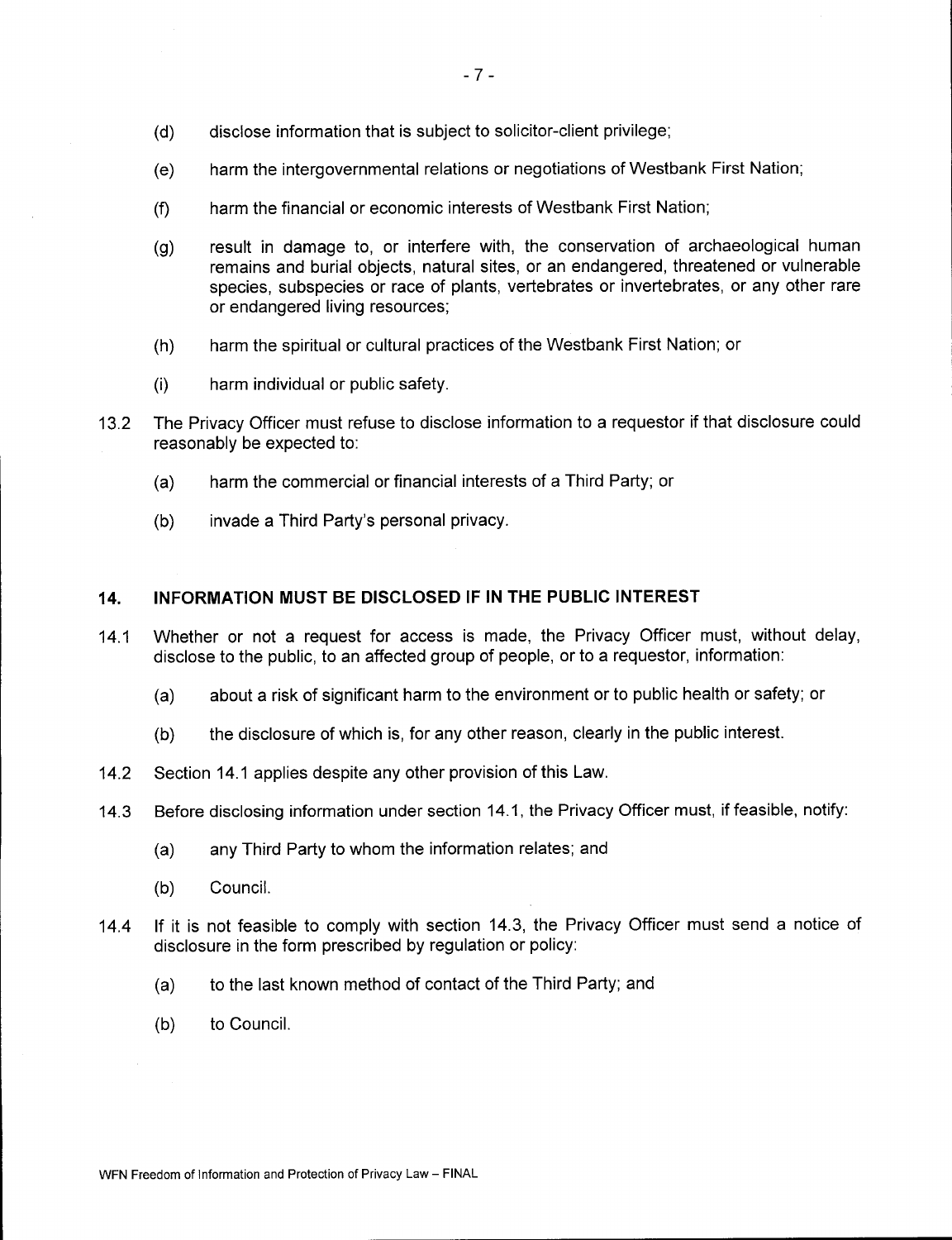# PART 3 — COLLECTION, PROTECTION AND RETENTION OF PERSONAL INFORMATION BY WESTBANK FIRST NATION

## 15. PURPOSE FOR WHICH PERSONAL INFORMATION MAY BE COLLECTED

- 15.1 Personal Information may not be collected by or for Westbank First Nation, unless:
	- a) the collection of that information is expressly authorized under a Westbank First Nation enactment;
	- b) that information is collected for the purposes of Law Enforcement;
	- (c) that information relates directly to, and is necessary for, an operating program, service, or other activity of Westbank First Nation; or
	- d) that information is collected by observation at a presentation, ceremony, athletic event, performance, or similar event at which:
		- i) the individual voluntarily appears;
		- ii) the event is open to all Members; or
		- (iii) the event is open to all Members and the general public.

## 16. HOW PERSONAL INFORMATION IS TO BE COLLECTED

- 16. <sup>1</sup> Westbank First Nation must collect Personal Information or cause Personal Information to be collected directly from the individual to whom the identifiable individual information pertains, unless:
	- a) another method of collection is authorized by:
		- i) that individual; or
		- ii) another enactment.
	- b) the collection of the information is necessary for the medical treatment of an individual and it is not possible:
		- i) to collect the information directly from that individual; or
		- (ii) to obtain authority under section  $16.1(a)$  (i) for another method of collection, or
	- c) the information is collected for the purposes of:
		- i) determining suitability for an honour or award, including an honorary degree, a scholarship, a prize or a bursary;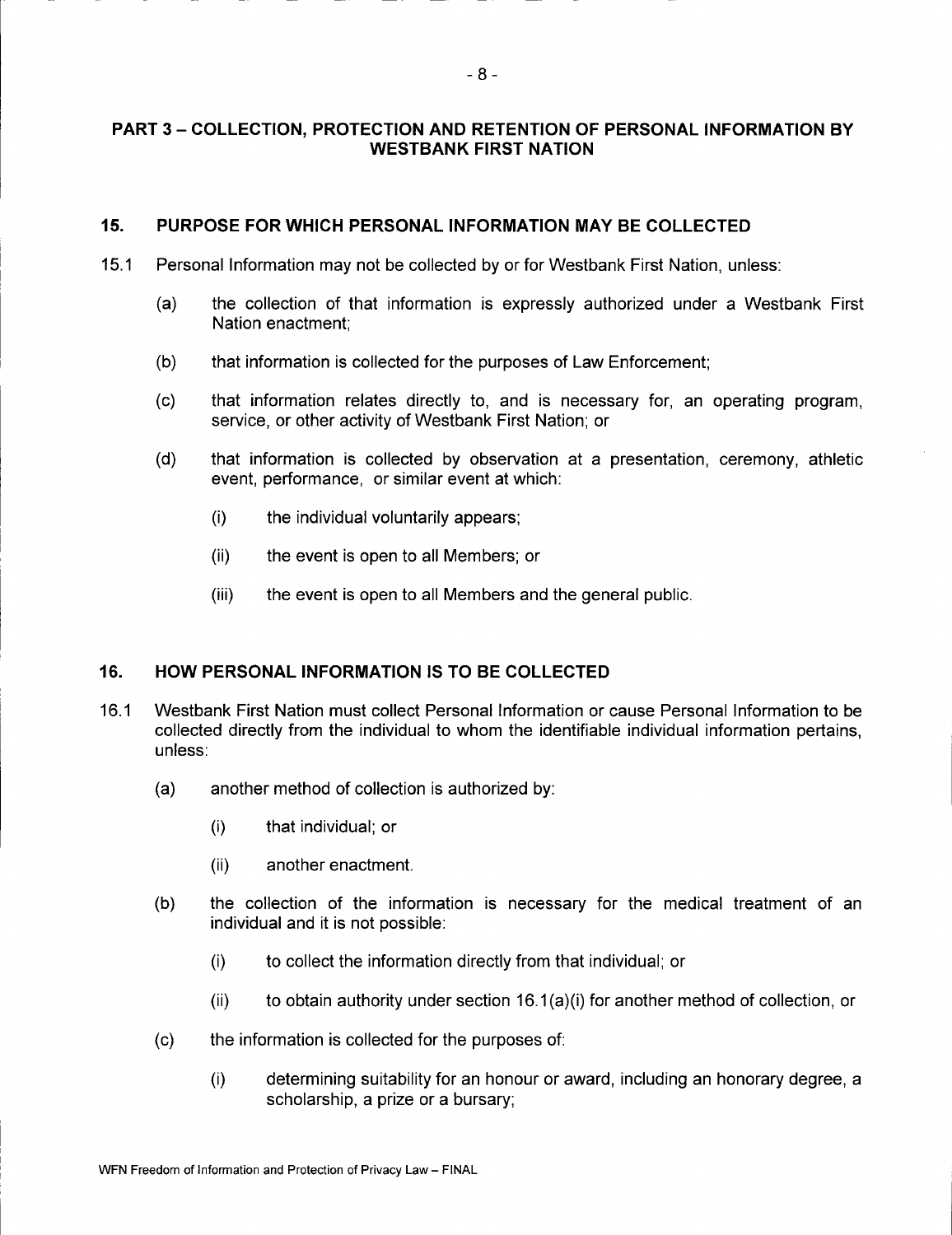- ii) a proceeding before an adjudicative body;
- iii) collecting a debt or fine or making a payment; or
- iv) Law Enforcement.
- 16.2 Westbank First Nation must ensure that an individual from whom it collects Personal Information or causes Personal Information to be collected is advised of:
	- a) the purpose for collecting it;
	- b) the legal authority for collecting it; and
	- (c) who can answer the individual's questions about the collection.
- 16.3 Section 16.2 does not apply if:
	- a) the information is about Law Enforcement;
	- b) Council excuses a public body from complying with that section because doing so would:
		- i) result in collection of inaccurate information; or
		- ii) defeat the purpose or prejudice the use for which the information is collected; or
	- c) the information:
		- i) is not required under section 16. <sup>1</sup> to be collected directly from the individual the information is about; and
		- ii) is not collected directly from the individual about whom the information has been collected.

#### 17. ACCURACY OF PERSONAL INFORMATION

17.1 If an individual's Personal Information is in the custody or under the control of Westbank First Nation, Westbank First Nation must make reasonable efforts to ensure that the Personal Information is accurate and complete.

# 18. RIGHT TO REQUEST CORRECTION OF PERSONAL INFORMATION

18. <sup>1</sup> An individual who believes there is an error in their Personal Information may request the Privacy Officer to correct the information and the Privacy Officer may correct the information if they reasonably believe the correction is necessary.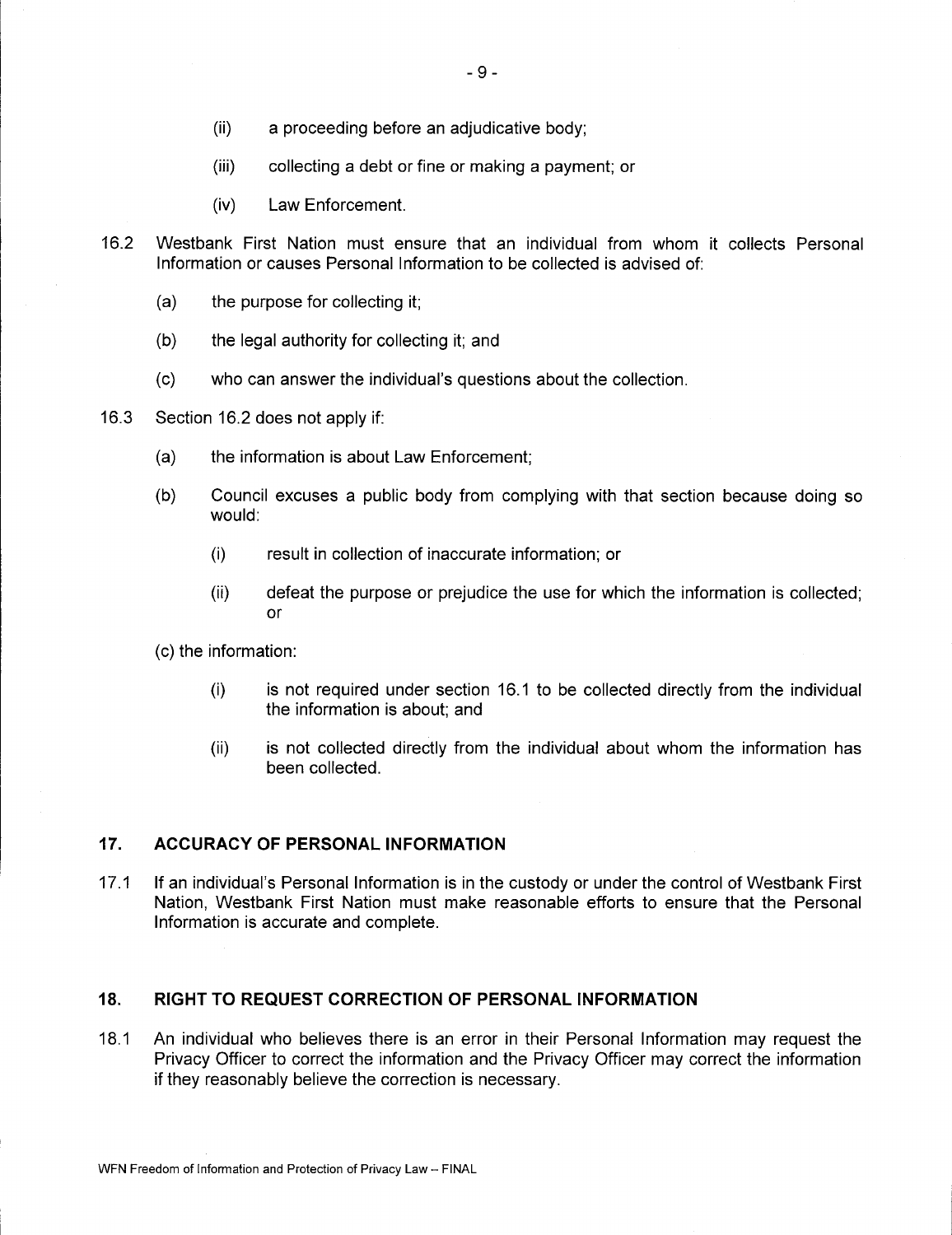#### 19. PROTECTION OF PERSONAL INFORMATION

19.1 Westbank First Nation must protect the Personal Information in its custody or under its control by making reasonable security arrangements against such risks as unauthorized access, collection, use, disclosure, or disposal.

#### 20. UNAUTHORIZED DISCLOSURE PROHIBITED

20.1 A director, officer, or Worker of Westbank First Nation who has access to Personal Information in the custody or under the control of Westbank First Nation, must not disclose that information except as authorized by this Law.

## 21. NOTIFICATION OF UNAUTHORIZED DISCLOSURE

21.1 A director, officer, or Worker of Westbank First Nation who knows that there has been an unauthorized disclosure of Personal Information in their custody or under their control must immediately notify the Privacy Officer.

# PART 4 — USE AND DISCLOSURE OF PERSONAL INFORMATION BY WESTBANK FIRST NATION

#### 22. USE OF PERSONAL INFORMATION

- 22.1 Westbank First Nation must ensure that Personal Information in its custody or under its control is used only:
	- a) for the purposes for which that information was obtained or compiled, or for uses consistent with that purpose; or
	- b) if the individual the information is about has identified the information and has consented to its use.

# 23. DISCLOSURE OF PERSONAL INFORMATION

- 23.1 Westbank First Nation must ensure that Personal Information in its custody or under its control is disclosed only as permitted under this section.
- 23.2 Westbank First Nation may disclose Personal Information in its custody or under its control as follows:
	- a) for the purpose for which it was obtained or compiled, or for a use consistent with that purpose;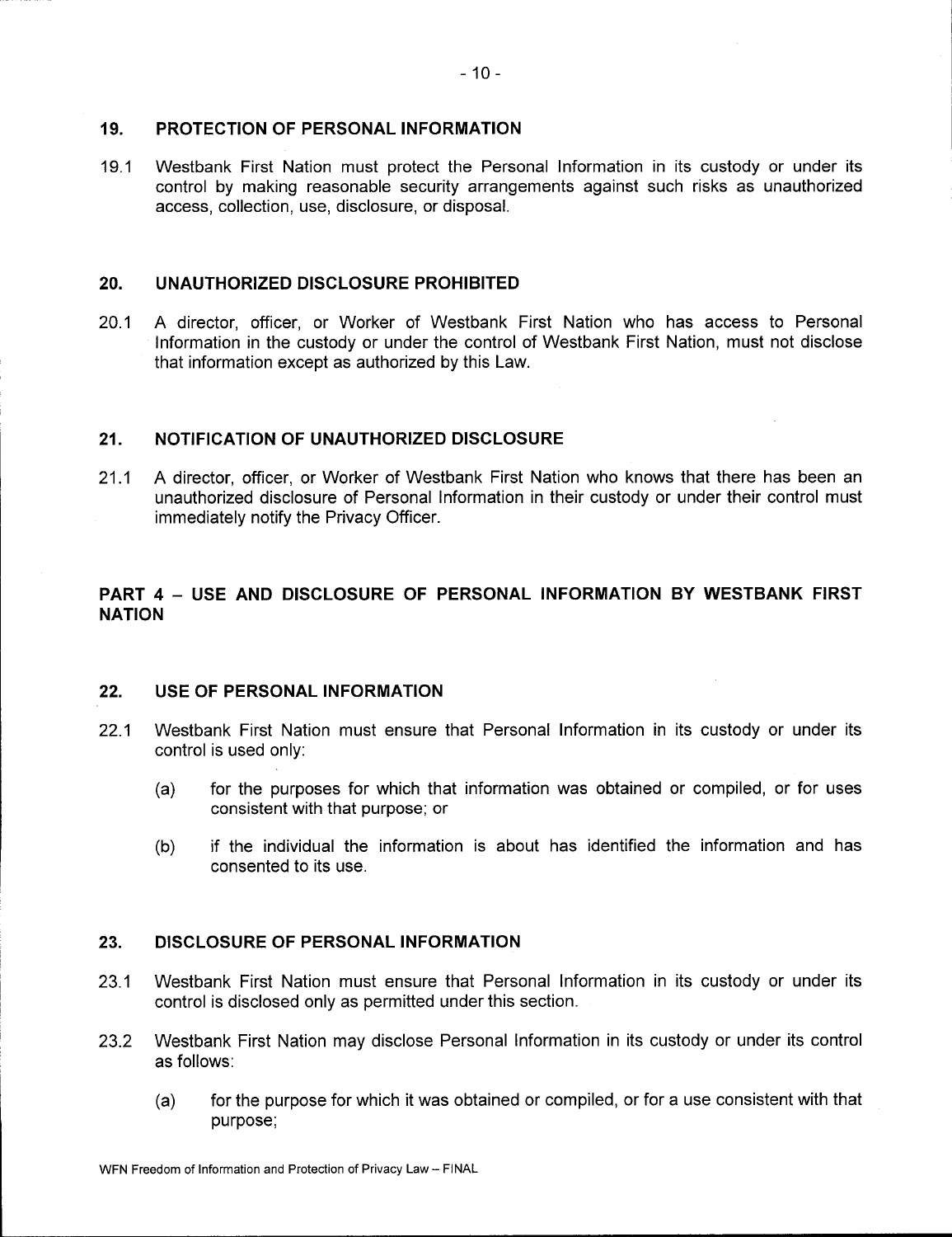- b) if the individual the information is about has consented in writing to the disclosure of that information;
- c) in accordance with a Westbank First Nation enactment or a federal or provincial enactment;
- d) in accordance with a provision of an arrangement or agreement that:
	- i) authorizes or requires its disclosure; and
	- ii) is made under a Westbank First Nation Law or other enactment, or a federal or provincial enactment;
- e) to comply with a subpoena, warrant, or order issued or made by a court, person or body in Canada with jurisdiction to compel production of information;
- f) to <sup>a</sup> public body or Law Enforcement agency in Canada to assist in <sup>a</sup> specific investigation:
	- i) undertaken with a view to a Law Enforcement proceeding; or
	- ii) from which a Law Enforcement proceeding is likely to result;
- g) to <sup>a</sup> director, officer, or Worker of Westbank First Nation, or to Council, if the information is necessary for the performance of the duties of that director, officer, Worker, or member of Council,
- h) provided that the information was collected by observation at a presentation, ceremony, performance, sports meet or similar event at which:
	- i) the individual voluntarily appears; and
	- (ii) the event is open to all Members and/or the general public.
- 23.3 Despite section 23.1, if disclosure for a specific statistical or research purpose is clearly in the interest of Westbank First Nation, and there is no alternative to disclosing the information in individually identifiable form, Council may authorize the disclosure, subject to any restrictions or conditions that Council considers advisable.

#### 24. DEFINITION

- 24.1 In sections 22 and 23, "consistent with that purpose" means the use of Personal Information is consistent with the purpose for which the information was obtained or compiled, if the use:
	- a) has a reasonable and direct connection to that purpose, and
	- b) is necessary for carrying out the statutory duties, functions, and obligations of the Westbank First Nation department that uses or discloses the information, or causes the information to be used or disclosed.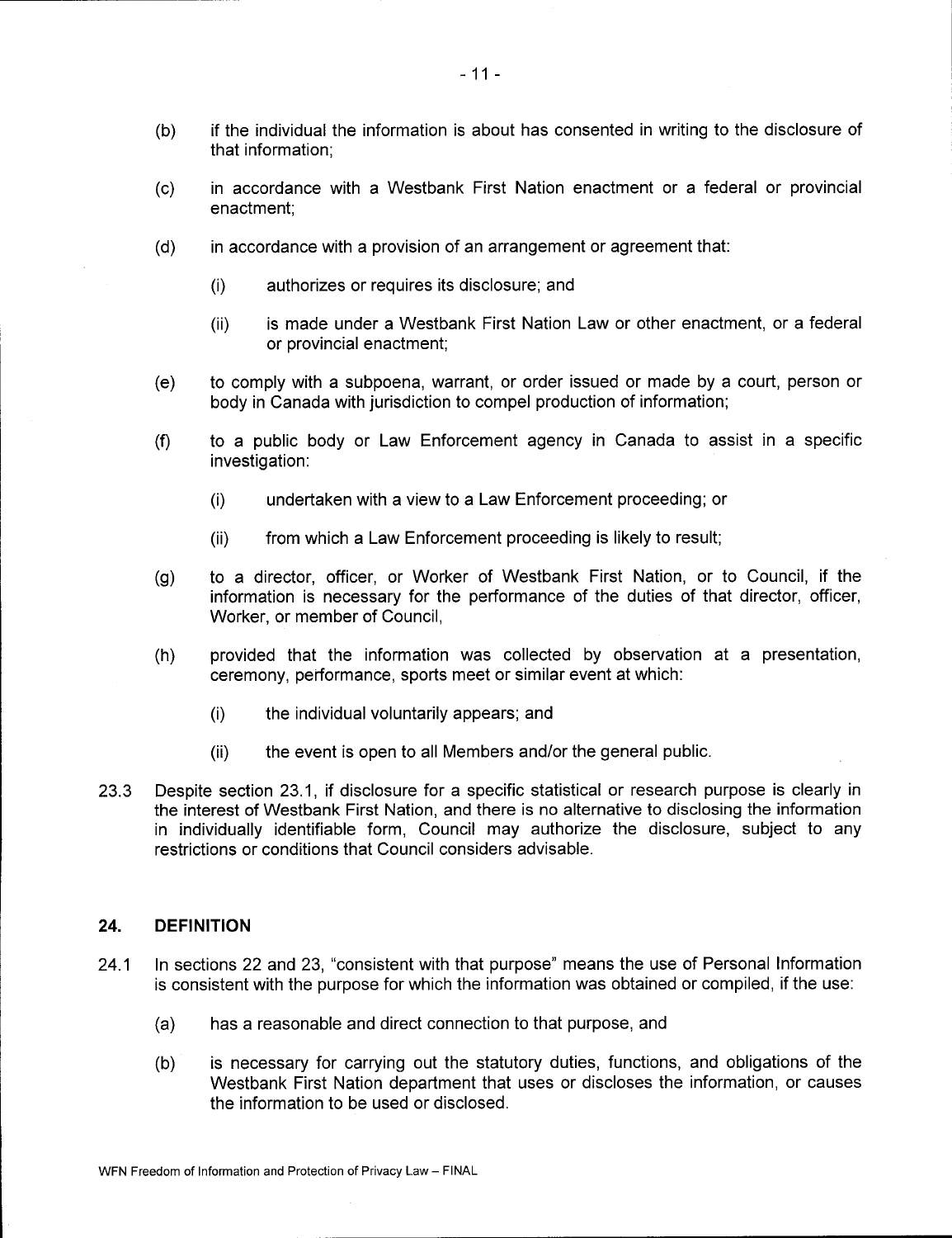## 25. RIGHT OF ACCESS TO PERSONAL INFORMATION

 $\sim$   $\sim$ 

- 25.1 Every individual has the right to, and must on written request be given access to view and obtain a copy of, Personal Information about that individual in a Record in the custody or under the control of Westbank First Nation, if:
	- a) the Personal Information was supplied by that individual; or
	- b) disclosure of the information to the individual is reasonably expected not to be inconsistent with section 13.2.
- 25.2 The Privacy Officer may establish standards, policies, procedures, and reasonable timelines considered necessary with respect to viewing and copying Personal Information.

#### 26. POWER TO DISREGARD REQUESTS

- 26. <sup>1</sup> The Privacy Officer may, by regulation or policy, disregard requests that would unreasonably interfere with the operations of Westbank First Nation because those requests are:
	- a) repetitious or systematic in nature; or
	- b) Frivolous or Vexatious.

#### PART 5— REVIEW AND COMPLAINTS

#### 27. RIGHT TO REQUEST A REVIEW

- 27.1 A person who makes a request to the Privacy Officer for access to a Record, or who makes a request for correction of Personal Information, may request an Adjudicator Review of any decision, act, or failure to act of the Privacy Officer that relates to that request.
- 27.2 An Adjudicator Review requested under section 27.1 must proceed in accordance with the WFN Dispute Adjudication Law No. 2008-01.

## 28. IMPROPER USE

28.1 An individual may submit a written complaint to the Privacy Officer if they believe that Westbank First Nation has improperly collected, used, disclosed, retained or disposed of their Personal Information.

 $\mathbb{R}^2$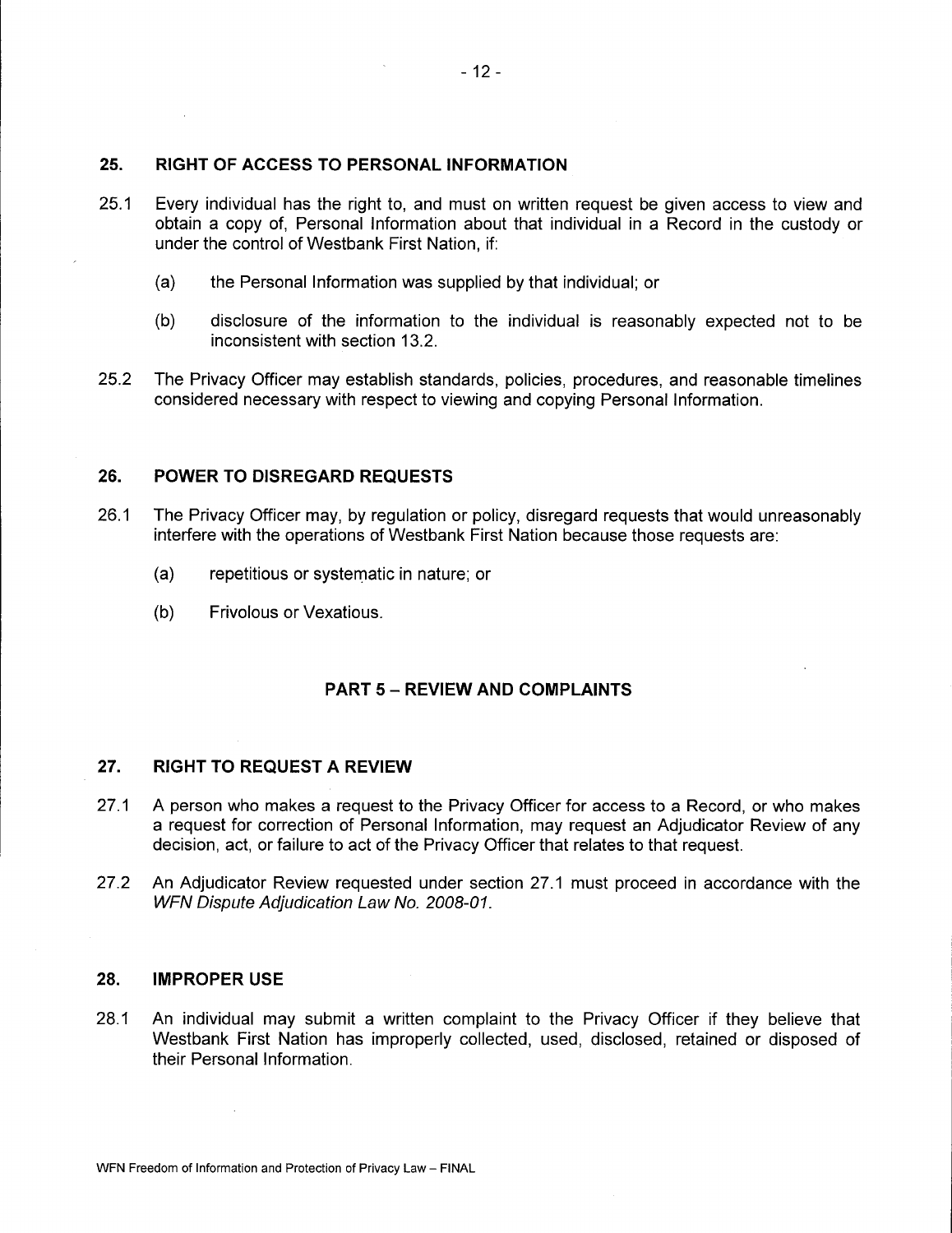# 29. HOW TO REQUEST A REVIEW

- 29 . <sup>1</sup> To request a review under this Part, a written request must be delivered to the Director of Operations.
- 29.2 A request for a review of a decision of the Privacy Officer must be delivered within forty five 45) days of the person asking for the review being notified of the decision of the Privacy Officer.
- 29. <sup>3</sup> The failure of the Privacy Officer to respond in time to a request for access to a Record is to be treated as a decision to refuse access to the Record, but the time limit referred to in section 29.2 for delivering a request for review does not apply.

# 30. NOTIFYING OTHERS OF REVIEW

- 30. <sup>1</sup> On receiving a request for a review, the Director of Operations must give a copy to
	- $(a)$  Council; and
	- b) the Adjudicator appointed by Council to complete the review.

#### 31. INQUIRY BY THE ADJUDICATOR

31.1 On being appointed to complete a review under section 30, the Adjudicator may make any decision that the Privacy Officer may have made, including denying the request.

#### 32. DENIAL BY THE ADJUDICATOR

- 32. <sup>1</sup> If the Adjudicator denies <sup>a</sup> request, they must:
	- a) within forty five ( 45) days of making a decision, provide the requestor with a copy of the decision; and
	- b) provide the Privacy Officer, Director of Operations, and Council with a copy of the decision.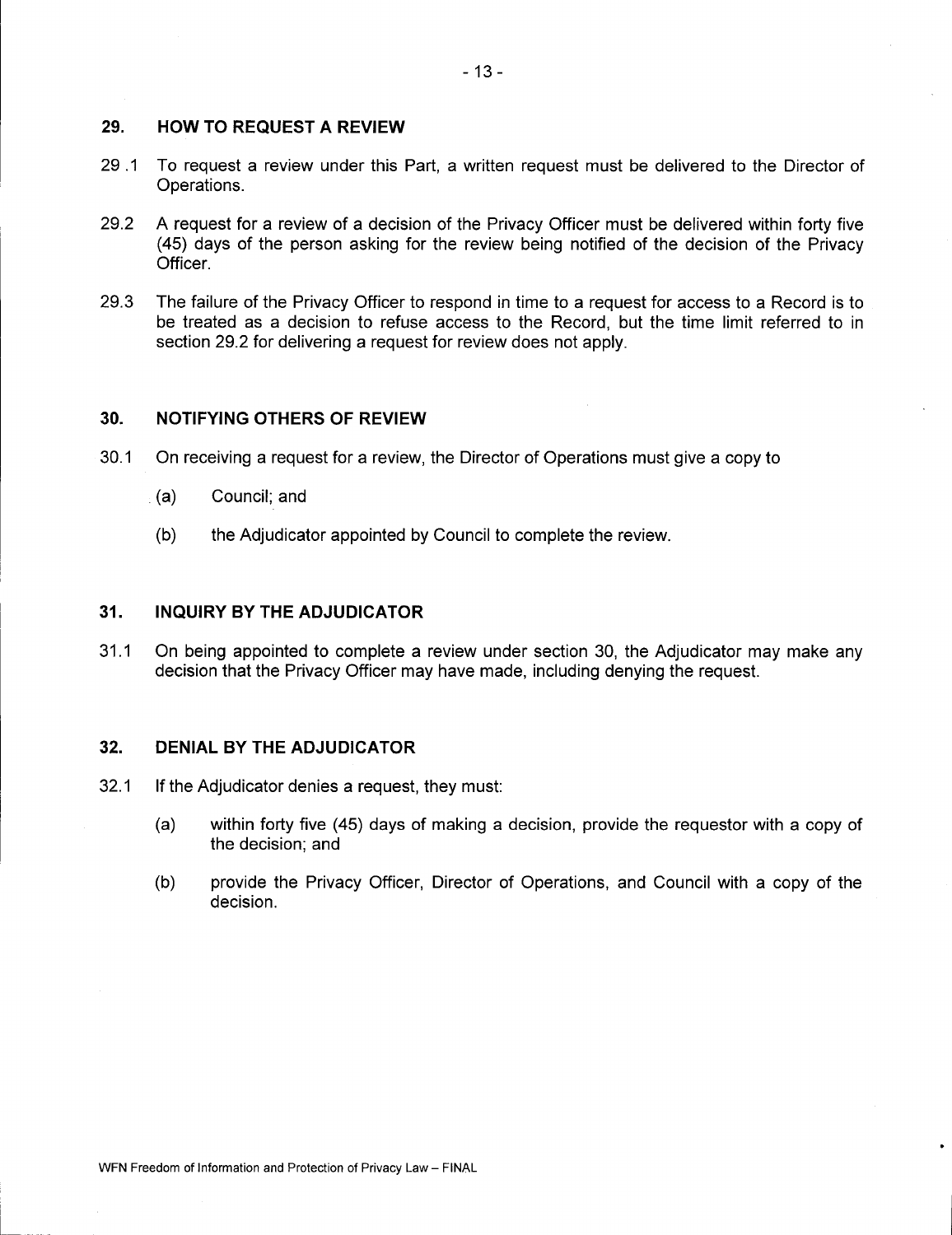# PART 6 — GENERAL PROVISIONS

#### 33. REGULATIONS OR POLICIES

- 33.1 The Privacy Officer may make regulations or policies they consider advisable for the purposes of this Law, and, without limitation, may make regulations or policies in respect of the following:
	- a) the normal business hours for the examination of Records;
	- b) standards to ensure reasonable access to Records;
	- c) procedures to be followed for access to Records;
	- d) the destruction of Records;
	- e) categories of Records and publication schemes;
	- f) reasonable restrictions with respect to inspections of Records and the protection of Personal Information;
	- g) reasonable fees for copies and other services provided in respect of Records; and
	- h) any other matter the Privacy Officer considers advisable for the operation of this Law.

## 34. RELATIONSHIP OF THIS LAW TO OTHER LAWS

34.1 If a provision of this Law is inconsistent or in conflict with a provision of another Westbank First Nation Law, the provisions of this Law prevail unless the other Westbank First Nation Law expressly provides that it, or a provision of it, applies despite this Law.

#### 35. OFFENCES AND PENALTIES

- 35. <sup>1</sup> A person must not willfully do any of the following:
	- a) make a false statement to, or mislead or attempt to mislead, Council, the Privacy Officer, or any other individual in the performance of that other individual's duties, powers or functions under this Law;
	- b) obstruct Council, the Privacy Officer, or any other individual in the performance of their duties, powers or functions under this Law;
	- c) disclose Personal Information in contravention of this Law.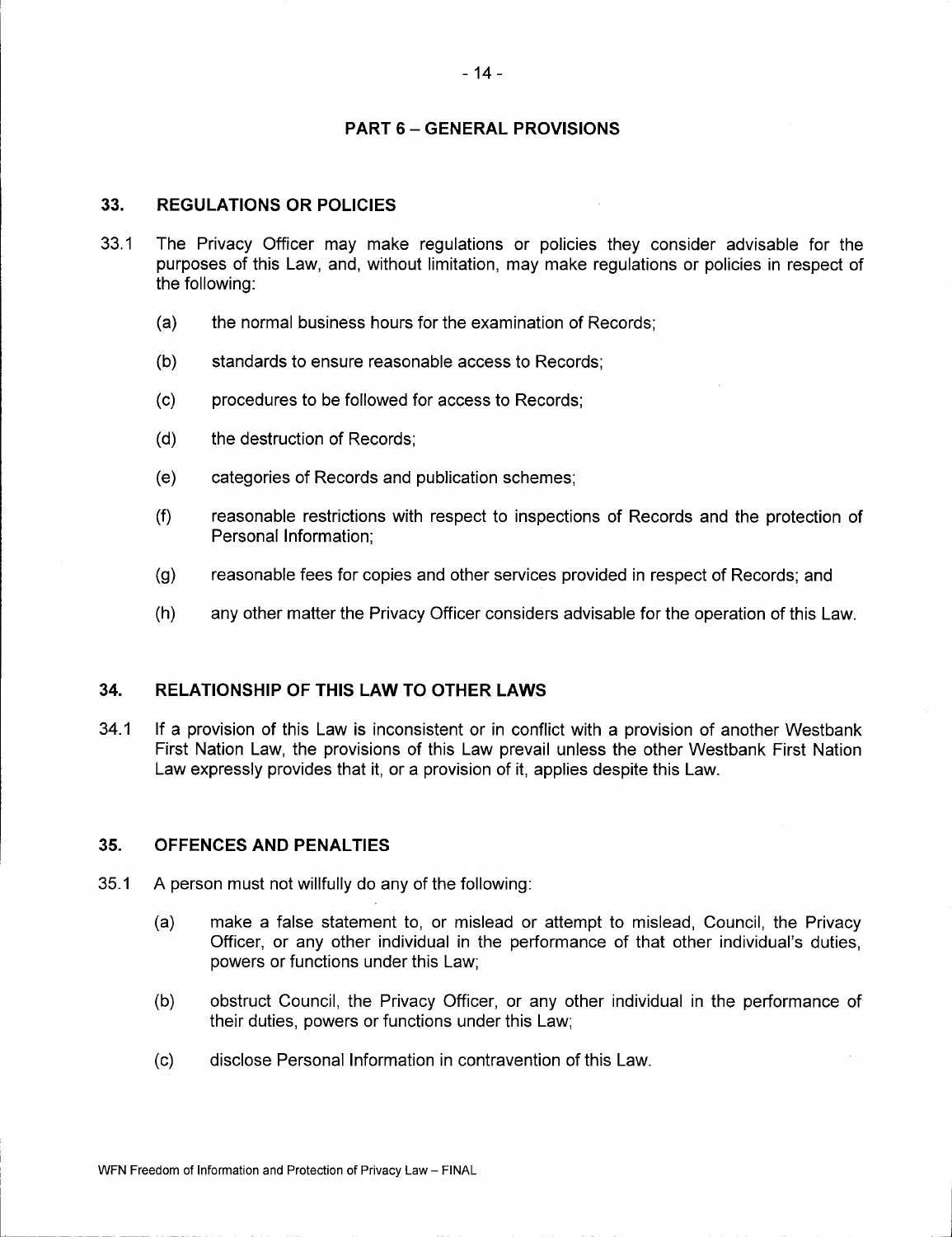- 35. <sup>2</sup> Any employee of Westbank First Nation who contravenes any section of this Law is liable to disciplinary action to be determined by the Director of Operations, as set out in the Westbank First Nation Personnel Policy Manual.
- 35.3 In addition to any other penalty, a person who contravenes section 35.1 is guilty of an offence and is liable upon summary conviction for a fine of up to ten thousand dollars 10, 000. 00), or a term of imprisonment not exceeding thirty ( 30) days, or both.

#### 36. IMMUNITY

- 36. <sup>1</sup> No action for damages lies or may be instituted against present or past Council; employees, servants or agents of either Westbank First Nation or Council:
	- a) for anything said or done or omitted to be said or done by that person in the performance or intended performance of the person's duty or the exercise of the person's authority; or
	- (b) default in the performance or intended performance of the person's duty or the exercise of the person's authority.
- 36. 2 Section 36. <sup>1</sup> does not provide a defence if:
	- a) Council, employees, servants or agents have, in relation to the conduct that is the subject matter of the action, been guilty of dishonesty, gross negligence or malicious or wilful misconduct; or
	- b) the cause of action is libel or slander.
- 36. 3 Westbank First Nation, present or past Council, or members, employees, servants or agents of any of Westbank First Nation or Council is not liable for any damages or other loss, including economic loss, sustained by any person, or to the property of any person, as a result of neglect or failure, for any reason, to discover or detect any contravention of this Law or any other Westbank First Nation Law, or from the neglect or failure, for any reason or in any manner, to enforce this Law or any other Westbank First Nation Law.
- 36. 4 All actions against Westbank for the unlawful doing of anything that:
	- a) is purported to have been done by Westbank First Nation under the powers conferred by this Law or any Westbank First Nation Law; and
	- b) might have been lawfully done by Westbank First Nation if acting in the manner established by law.

must be commenced within six (6) months after the cause of action first arose, or within a further period designated by Council in a particular case, but not afterwards.

36. 5 Westbank First Nation is in no case liable for damages unless notice in writing, setting out the time, place and manner in which the damage has been sustained, is delivered to Westbank First Nation, within two (2) months from the date on which the damage was